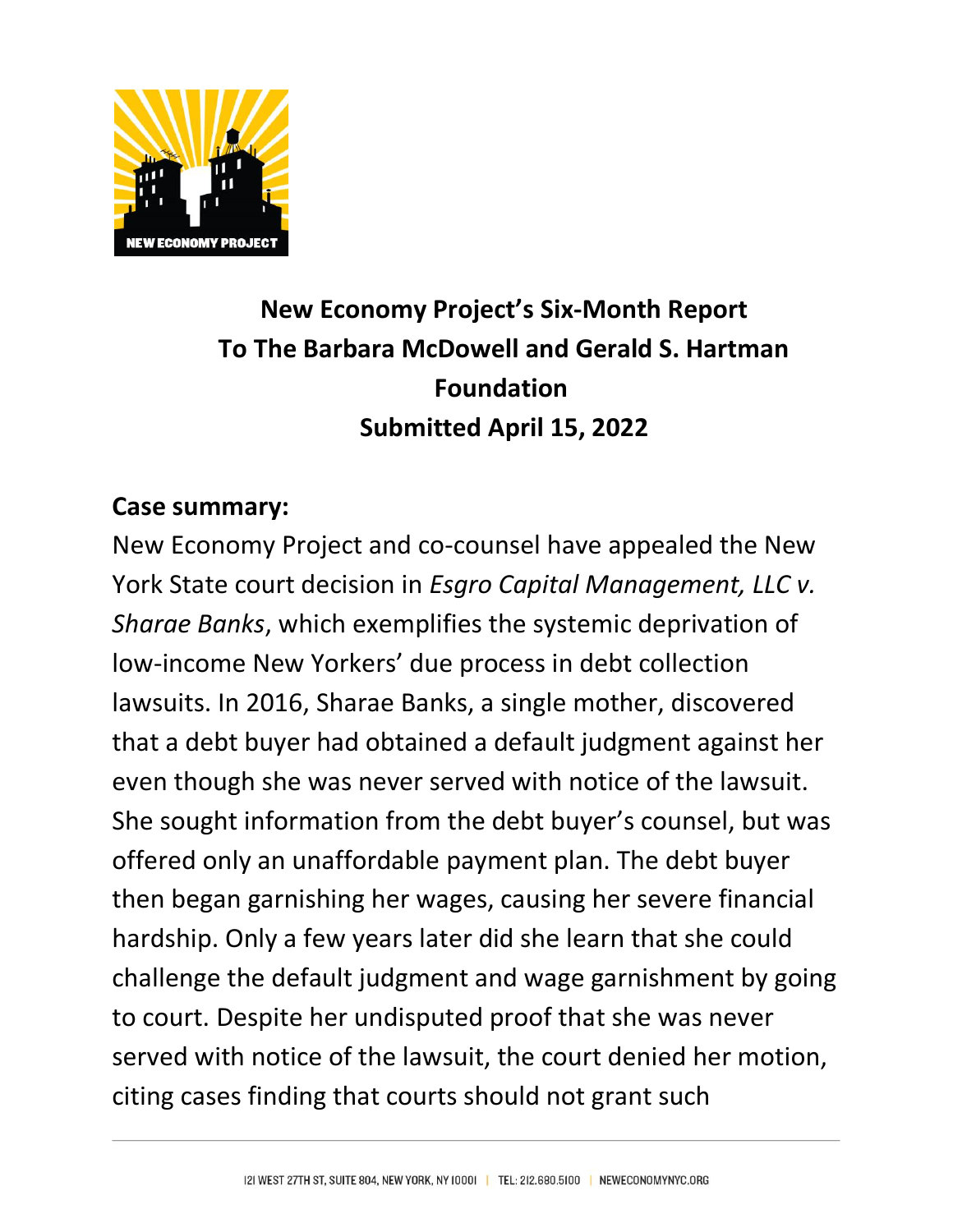"discretionary" relief where the individual "demonstrated a lack of good faith" or was "dilatory" in asserting her rights.

We seek to discredit this disturbing line of cases, which grants state courts unwarranted discretion to refuse to vacate default judgments entered without personal jurisdiction, and equates a sustained period of involuntary payments with waiver of one's personal jurisdiction objection. By painting individuals unable to raise prompt legal challenges as dilatory or lacking good faith, this line of cases obscures the myriad structural obstacles—including fraudulent conduct by debt buyers—that low-income New Yorkers face to asserting their legal rights, and effectively punishes them for being poor or lacking representation. A favorable ruling on this appeal would benefit thousands of New Yorkers—especially New Yorkers of color, who are disproportionately harmed by debt buyers' abusive litigation practices.

### **Summary of the general direction/progress of the case:**

During the second quarter of the grant period, we prepared and submitted our opening appellate brief with the Appellate Term, First Judicial Department of New York, arguing that the lower state court was wrong to deny Ms. Banks's motion to vacate Esgro's default judgment against her, including because the court improperly concluded that she had waived her personal jurisdiction ground for vacating the default judgment.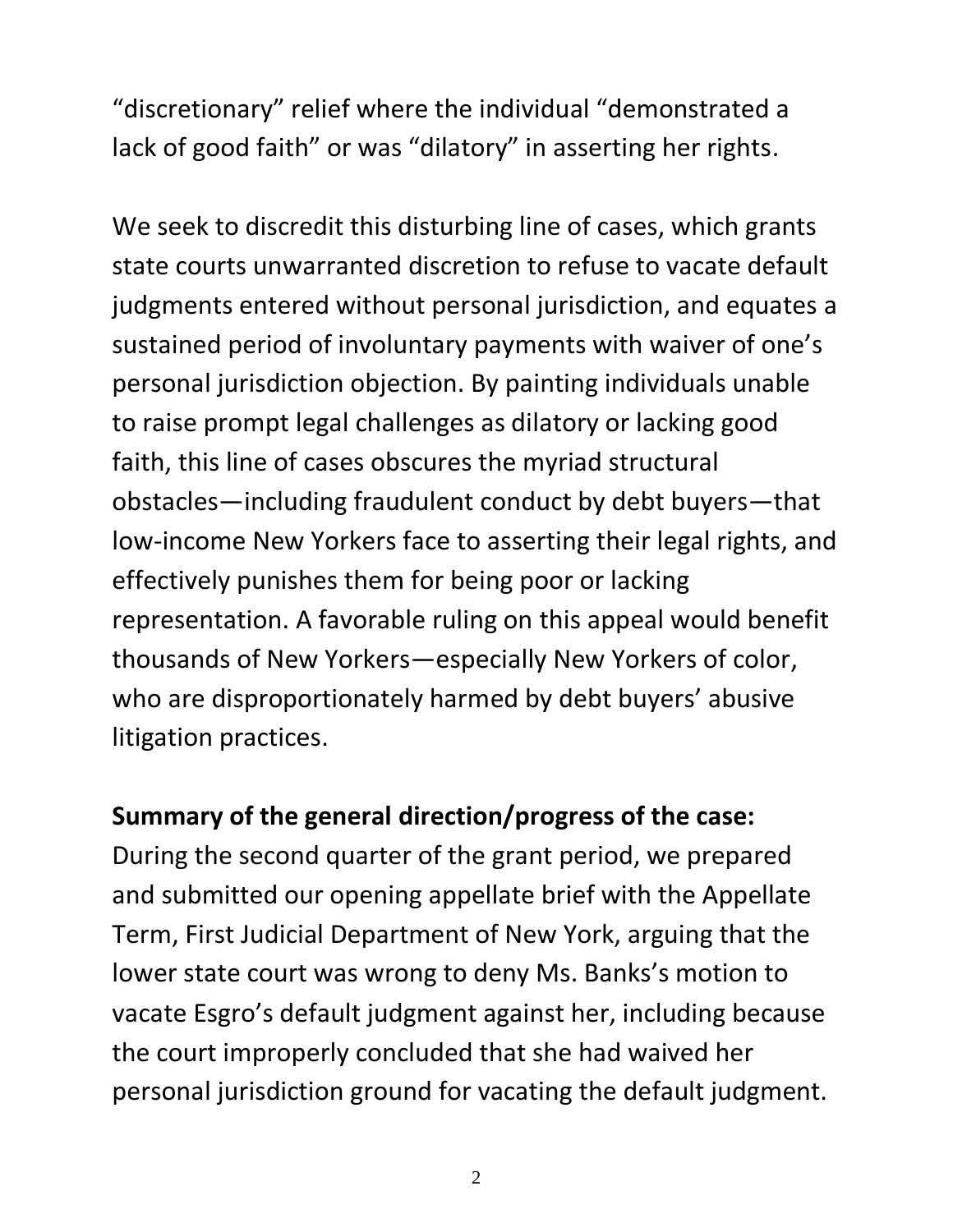In addition to underscoring well-established state due process jurisprudence requiring the vacatur of judgments entered without personal jurisdiction, we argue that waiver requires an intentional relinquishment of a known right and that Ms. Banks's conduct did not demonstrate that she knew of her right to challenge the judgment or intended to relinquish that right (in fact, she began preparing her legal challenge the very day she learned of her right to do so).

During the second quarter of the grant period, we also began preparing a motion to reargue the lower state court's January 2022 denial of Ms. Banks's motion to stay enforcement of the default judgment pending the appeal. (The court stated that we had failed to provide any documentary evidence, factual circumstances, or law to support our request for a stay, despite the extensive facts and legal arguments set forth in our motion brief.) Fortunately, we were then able to secure an agreement from Esgro's counsel to pause the garnishment of Ms. Banks's wages pending the outcome of the appeal, thereby avoiding further motion practice.

#### **Significant decisions in the case:**

There have not yet been any decisions on the appeal.

### **Progress anticipated in the next six months:**